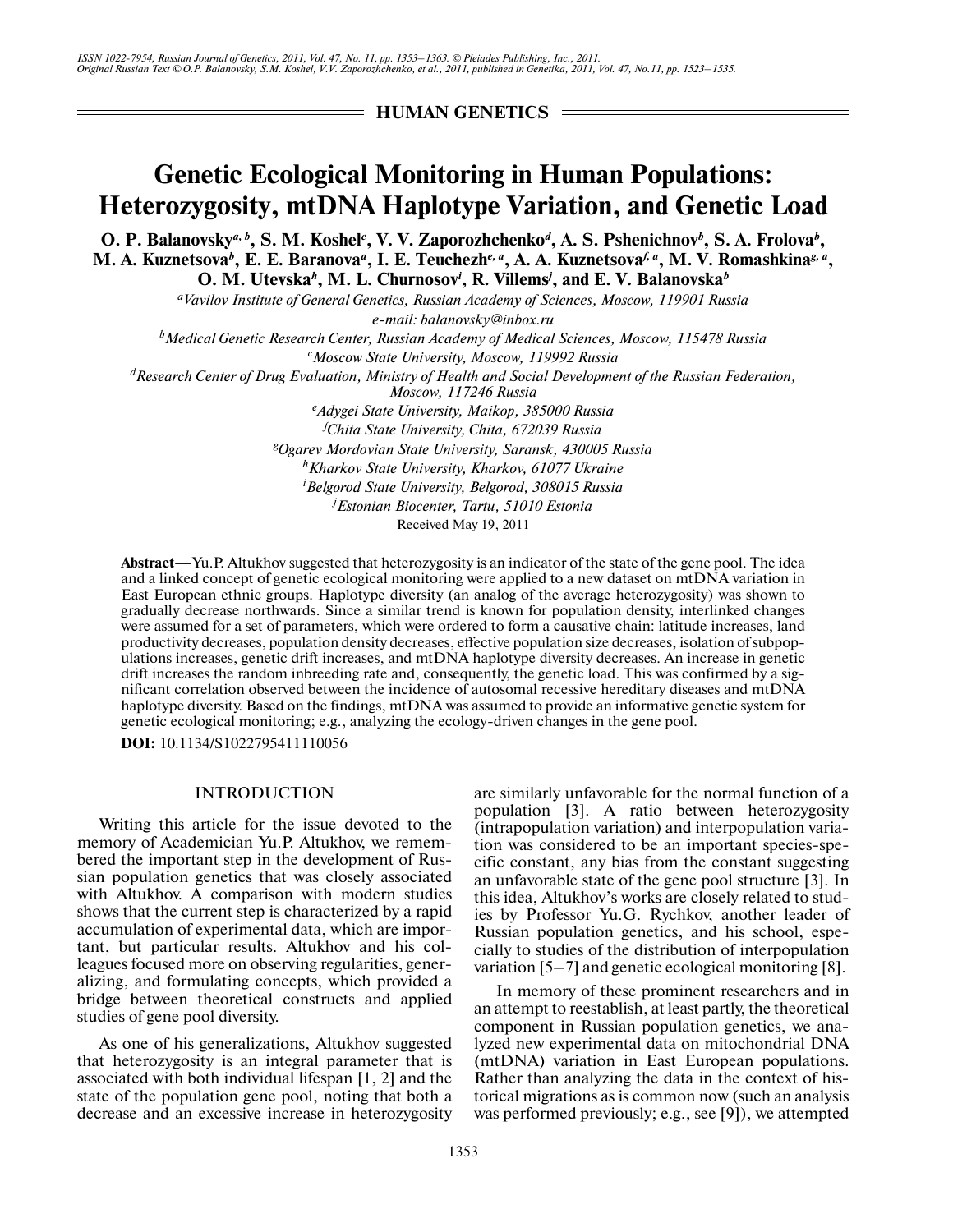a theoretical generalization, using the concepts of the important role of heterozygosity and the approaches to genetic ecological monitoring, which had been developed by Altukhov, Rychkov, and their colleagues. In particular, we considered the geographical variation of haplotype diversity (an analog of heterozygosity in the case of mtDNA) and its association with both eco logical parameters and the population load of heredi tary diseases (genetic load).

The concept of genetic ecological monitoring [8, 10] is based on the idea that the gene pool is a vital resource of the population and is important for its sta ble existence. These views of the gene pool originated from works of A.S. Serebrovsky, a founder of gene geography, and was developed by Rychkov's school of Russian gene geography. Similar studies are now in progress in the global science; an example is provided by pharmacogenetics, which focuses on the differ ences in drug responses among populations and is intensely developed now. In a general sense, such stud ies are a particular field of ecological genetics [11], which focuses on the mechanisms that sustain adapta tion of populations to the given environment and manifest themselves in increasing frequencies of the genes that are most favorable in the given conditions. It is important to note that the majority of studies focus on a particular gene that plays a certain role in adaptation of its carrier to natural or artificial environ mental conditions. In contrast, Russian population genetics focuses on the gene pool and its structure, that is, on changes in the population distribution of the total gene set. Examples are provided by Altukhov's works on the association between mean heterozygosity (averaged over many genes) and lifespan and on the optimal level of interpopulation differences [1–3].

Although studies focusing on similar problems are many, we could not find a work that where adaptation of human populations is considered on the basis of the structure of the total gene pool, rather than individual genes, and changes in the gene pool are monitored over time. In this work, we summarized our investigations in the field. Mitochondrial DNA was chosen as the DNA system best characterized among all genetic markers.

# MATERIALS AND METHODS

**Dataset on mtDNA variation.** Mitochondrial DNA is one of the genetic systems most intensely studied in current research, and dozens of population genetic studies focusing on mtDNA analysis in particular pop ulations are published annually. Data on mtDNA can additionally be found in papers on forensic medicine, where mtDNA is employed in personal identification. Thus, ample publications with data on an extremely large sample of mtDNA specimens appeared in the past 20 years. Our team have collected and system atized this information in a database for many years.

The resulting database MURKA (mtDNA data base and integrated software; Zaporozhchenko, Bal-

anovsky, Pshenichnov, and Balanovska), which accu mulated for several years, is intended for further devel opment. The database included information in 33000 mtDNA samples in 2004, 62000 mtDNA sam ples in 2007, 95000 samples in 2008, and 135000 sam ples in 2010 and currently has data on 168000 mtDNA samples. An important feature of our database is that the populations under study are characterized in the most thorough and comprehensive manner; the char acteristics include the population designation, sample size, administrative location (country and province), ethnicity, language group, geographical coordinates, references to the data sources, etc.

The applications of the database are not restricted to a study of the East European populations, as in this work. Using the database, we analyzed the general reg ularities at the formation of populations in high-latitude Eurasia and, in particular, the origin of Saami (Lopars) [12]. We found that the north Eurasian populations pre serve the separation of western and eastern gene pools, as common for total Eurasia, and that the eastern com ponent comes to prevail considerably in northern regions, extending far into Europe. However, this influ ence did not reach the Saami, and all main components of their mitochondrial gene pool suggest an East Euro pean origin for the ancestors of the Saami.

In collaboration with French researchers, we used the database to study the genetic relationships of two Central African population groups, Bantu-speaking farmers and Pygmy hunter–gatherers [13]. The study showed that mtDNA haplogroup L1c is the most prev alent in both of the groups and that their common ancestral population lived approximately 70000 years ago. The Pygmy and Bantu ancestral populations evolved independently during their more recent his tory. A recent gene flow was demonstrated for the two Central African populations and proved to be asymmetric, from the Pygmy to Bantu population, but not otherwise. This finding agrees with the ethnographic observations that, although rare, marriages between Bantu males and Pygmy females do occur, whereas opposite marriages are unknown.

The above two examples show that the database has a broad range of applications. As a universal applica tion, we created an atlas of the geography of mtDNA haplogroups in Eurasian populations. Database infor mation was mapped to produce distribution maps for each of the major haplogroups. Several maps of the atlas were published in [14] and are available at our web site (www.genofond.ru). In this work, database information on the prevalence of each mtDNA haplo type in populations of East Europe and adjacent regions was used to calculate the haplotype diversity index. The information included our unpublished data to a consid erable proportion, and, consequently, the haplotype diversity indices are summarized in Table 1. Information on other populations shown in the map was obtained from studies reported by other researchers.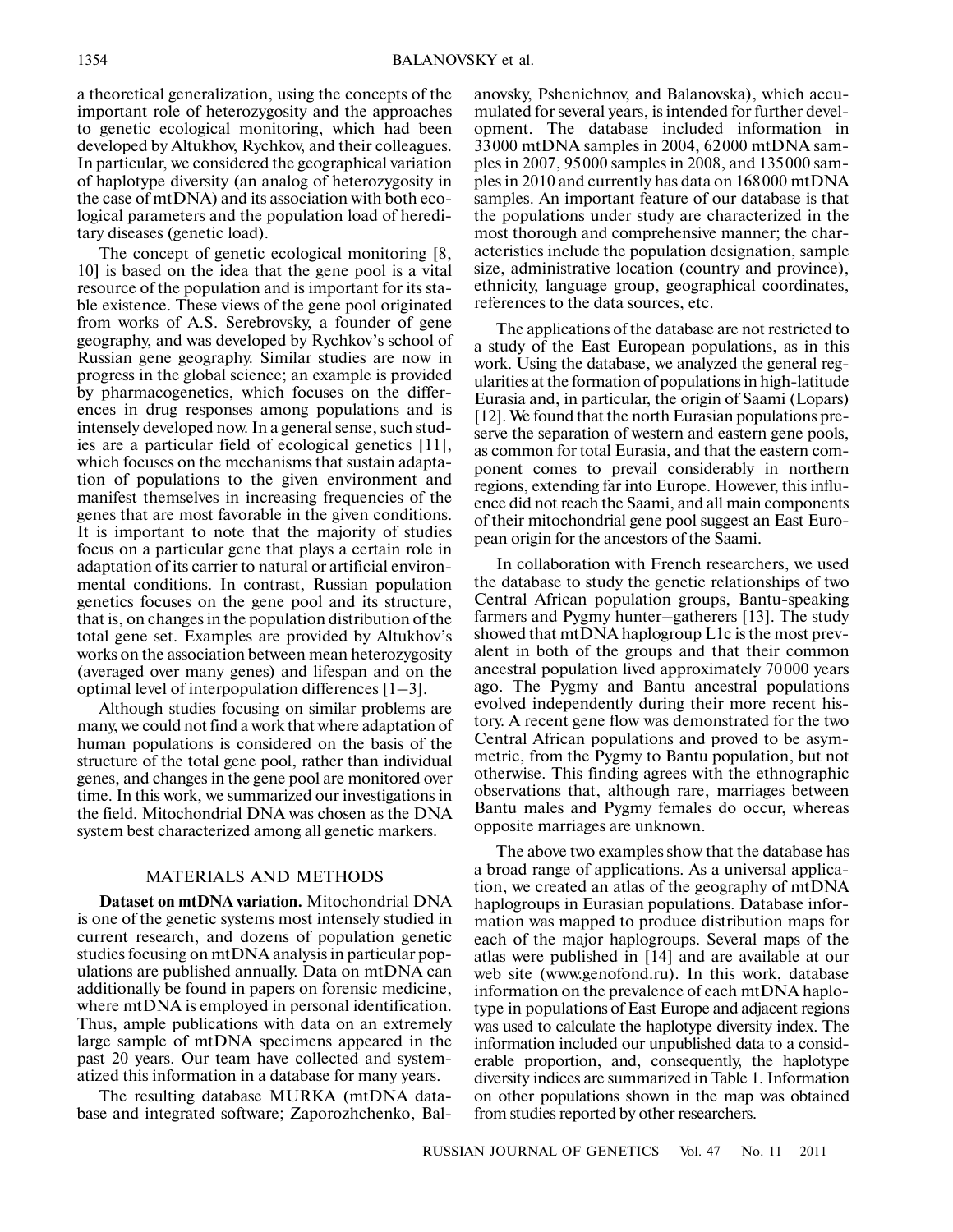| Conventional name          | Ethnic group             | Geographical localization                                                  | Sample size (num-<br>ber of individuals) | Longitude<br>⊕  | Latitude (N) | diversity index<br>Haplotyp | Reference                |
|----------------------------|--------------------------|----------------------------------------------------------------------------|------------------------------------------|-----------------|--------------|-----------------------------|--------------------------|
| Stolin                     | <b>Belarussians</b>      | Brest Region, Stolinskii district                                          | 89                                       | 26.77           | 51.97        | 0.97                        | Our data                 |
| Svetlogorsk                | The same                 | vetlogorskii district<br>Gomel Region, S                                   | $\overline{7}$                           | 29.72           | 52.62        | 0.959                       | The same                 |
| Vitebsk                    |                          | Vitebsk Region                                                             | 100                                      | 29              | 55           | 0.975                       | z                        |
| Brest                      | $\ddot{ }$               | <b>Brest Region</b>                                                        | 104                                      | $\overline{24}$ | 52           | 0.962                       | $\overline{\phantom{a}}$ |
| Gomel                      | $\overline{\phantom{a}}$ | <b>Gomel Region</b>                                                        | 121                                      | $30\,$          | 52           | 0.967                       | z                        |
| Kuban Kazaks               | Russians                 | Adygeya                                                                    | 132                                      | 40.17           | 44.5         | 0.98                        | $\overline{\phantom{a}}$ |
| Tersk Kazaks               | The same                 | Kabardino-Balkaria                                                         | 124                                      | 43.5            | 43.5         | 0.972                       | $\overline{\phantom{a}}$ |
| Pinega                     | $\overline{\phantom{a}}$ | on, Pinezhskii district<br>Arkhangelsk Regi                                | $\frac{4}{4}$                            | 46.53           | 63.43        | 0.953                       | $\ddot{ }$               |
| <b>Belgorod Russians</b>   | $\overline{\phantom{a}}$ | Belgorod Region; Yakovlevskii, Krasnenskii, and<br>Prokhorovskii districts | 148                                      | 36.48           | 50.78        | 0.979                       | $\overline{\phantom{a}}$ |
| Smolensk                   | $\overline{\phantom{a}}$ | Roslovl'skii and Ershichskii districts<br>Smolensk Region,                 | 147                                      | 32.88           | 53.93        | 0.981                       | ż                        |
| Kostroma (Unzha)           | $\overline{\phantom{a}}$ | Kostroma Region, Manturovskii and Mezhevskoi<br>districts (river Unzha)    | 79                                       | 44.77           | 58.33        | 0.958                       | t                        |
| Borovskii                  | $\ddot{\phantom{0}}$     | Kaluga Region, Borovskii district                                          | $\mathcal{L}$                            | 36.5            | 55           | 0.973                       | $\ddot{ }$               |
| Baryatinskii               | $\overline{\phantom{a}}$ | Kaluga Region, Baryatinskii district                                       | 75                                       | 34.53           | 54           | 0.968                       | $\overline{\phantom{a}}$ |
| <b>Bolkhovskii</b>         | $\overline{\phantom{a}}$ | Orel Region, Bolkhovskii district                                          | 76                                       | 36              | 53.43        | 0.969                       | t                        |
| Cheremisinovskii           | $\ddot{\,}$              | Kursk Region, Cheremisinovskii district                                    | $\mathcal{S}$                            | 37.25           | 51.87        | 0.963                       | $\overline{\phantom{a}}$ |
| Mikhailovskii              | $\ddot{\phantom{a}}$     | Ryazan Region, Mikhailovskii district                                      | 82                                       | 39              | 54.22        | 0.978                       | $\overline{\phantom{a}}$ |
| Spassk-Ryazanskii          | $\ddot{\,}$              | Ryazan Region, Spassk-Ryazanskii district                                  | 86                                       | 40.53           | 54.4         | 0.979                       | z                        |
| Petrovskii                 | $\overline{\phantom{a}}$ | Petrovskii district<br>Tambov Region,                                      | 76                                       | 40.25           | 52.63        | 0.971                       | z                        |
| Chuvash                    | Chuvash                  | Tatarstan, Drozhzhanovskii and Kaibitskii districts                        | $\overline{71}$                          | 47.4            | 54.7         | 0.96                        | ÷                        |
| <b>Belgorod Ukrainians</b> | Ukrainians               | Krasnogvardeiskii and Graivo-<br>Belgorod Region,<br>ronskii districts     | 95                                       | 35.75           | 50.4         | 0.978                       | $\overline{\phantom{a}}$ |
| Cherkassy                  | The same                 | Cherkassy Region                                                           | 179                                      | 32.07           | 49.43        | 0.984                       | $\overline{\phantom{a}}$ |
| Khmelnitskaya              | ż                        | Khmelnitskaya Region, Starokonstantinovskii district                       | 179                                      | 27.3            | 49.7         | 0.971                       | z                        |
| West Ukrainians            | $\ddot{\phantom{a}}$     | rankovsk Regions<br>Lvov and Ivano-F                                       | 157                                      | $\overline{24}$ | 49.25        | 0.98                        | $\overline{\phantom{a}}$ |
| East Tatars                | Tatars                   | Tatarstan, Aktanyshskii and Sarmanovskii district                          | 127                                      | 54.07           | 55.7         | 0.979                       | ż                        |

# Table 1. Levels of mtDNA diversity in populations of East Europe and adjacent regions **Table 1.** Levels of mtDNA diversity in populations of East Europe and adjacent regions

RUSSIAN JOURNAL OF GENETICS Vol. 47 No. 11 2011

# GENETIC ECOLOGICAL MONITORING 1355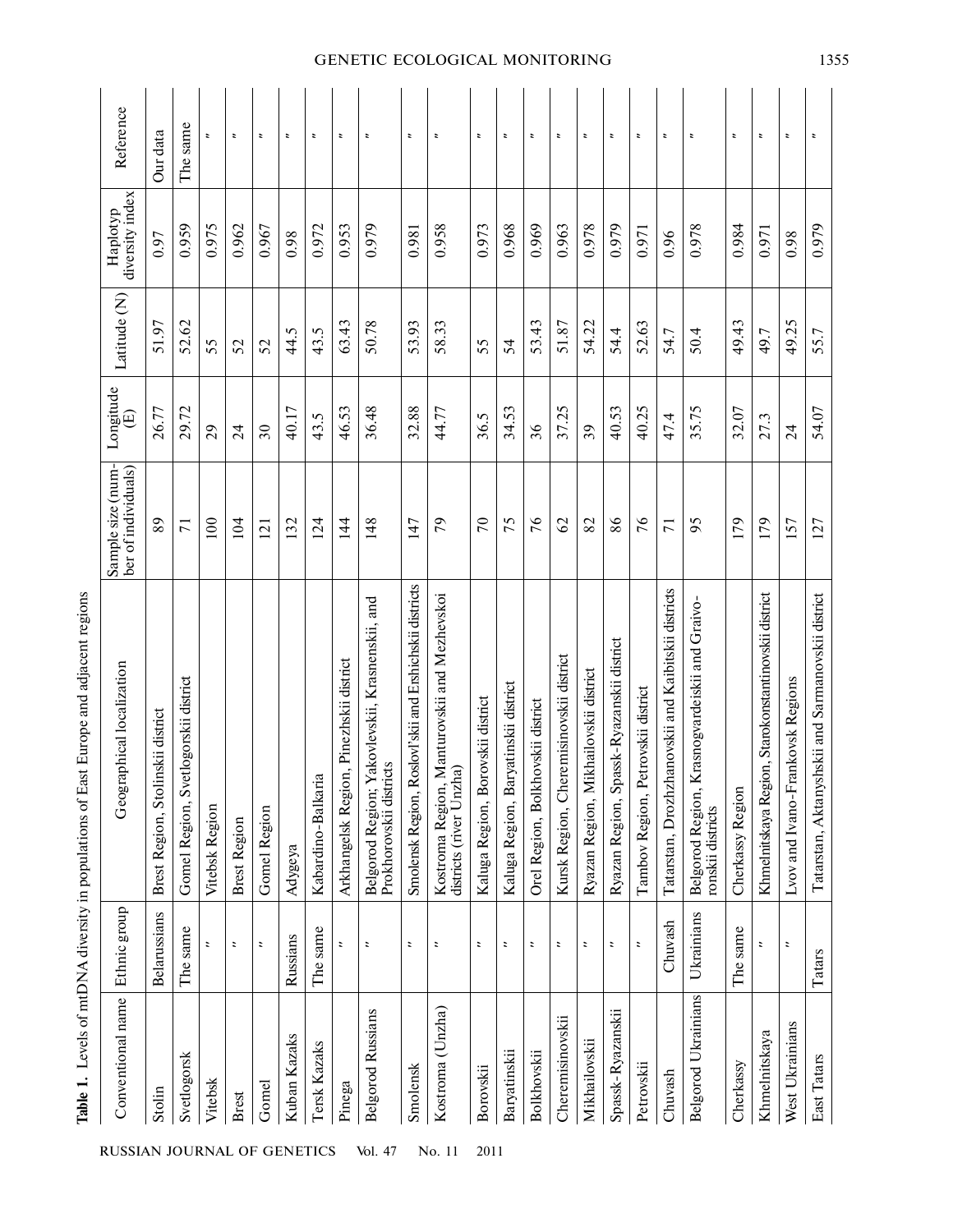| $Table 1. (Countu.)$           |                          |                                                                       |                                          |                              |                |                             |                                    |
|--------------------------------|--------------------------|-----------------------------------------------------------------------|------------------------------------------|------------------------------|----------------|-----------------------------|------------------------------------|
| Conventional name              | Ethnic group             | Geographical localization                                             | Sample size (num-<br>ber of individuals) | Longitude<br>$\widehat{\Xi}$ | Latitude (N)   | diversity index<br>Haplotyp | Reference                          |
| Kazan Tatars                   | The same                 | Tatarstan, Arskii and Atninskii districts                             | 131                                      | 49.87                        | 56.07          | 0.984                       | Our data                           |
| Other Tatars                   | $\overline{\phantom{a}}$ | Tatarstan, several districts                                          | 190                                      | 51.38                        | 55.68          | 0.961                       | The same                           |
| Mishari                        | $\boldsymbol{z}$         | Tatarstan; Alekseevskii, Drozhzhanovskii, and<br>Kaibitskii districts | 98                                       | 47.95                        | 54.73          | 0.97                        |                                    |
| Kryasheny                      | $\overline{\phantom{a}}$ | Tatarstan, Mamadyshskii and Drozhzhanovskii<br>districts              | $\mathcal{O}$                            | 51                           | 55.75          | 0.975                       | z,                                 |
| Turkey                         | Turks                    | Turkey                                                                | 608                                      | 33                           | 39             | 0.991                       | $\overline{32}$<br>$\overline{30}$ |
| Armenians                      | Armenians                | Armenia                                                               | 192                                      | 44.53333                     | 40.18333       | 0.988                       | $\left[33\right]$                  |
| North Ossets                   | Ossets                   | North Ossetia                                                         | 106                                      | 44.5                         | 43             | 0.977                       | $\overline{31}$                    |
| North Greece                   | Greeks                   | Greece                                                                | 469                                      | 22.85                        | 40.53333       | 0.989                       | 35]<br>34,<br>[31,                 |
| South Romania                  | Romanians                | Romania                                                               | 105                                      | 28.58333                     | 44.13333       | 0.968                       | [34]                               |
| Romanians                      | $\ddot{\phantom{a}}$     | $\overline{\phantom{a}}$                                              | 92                                       | 23.58333                     | 47.63333       | 0.971                       | [31]                               |
| <b>Bulgarians</b>              | <b>Bulgarians</b>        | Bulgaria                                                              | 141                                      | 26.13                        | 42.93          | 0.971                       | [31, 32]                           |
| Poles                          | Poles                    | Poland                                                                | 583                                      | $\overline{21}$              | 52             | 0.973                       | [31, 36]                           |
| Aukshtaitian Lithua-<br>nians  | Lithuanians              | Eèòâà                                                                 | $\infty$                                 | $\overline{24}$              | 55             | 0.965                       | [37]                               |
| Zhemaitian Lithua-<br>nians    |                          | ÷                                                                     | $\infty$                                 | 22                           | 55.5           | 0.96                        | $[37]$                             |
| Latvians                       | Latvians                 | Latvia                                                                | 299                                      | $\overline{24}$              | 57             | 0.968                       | $[38]$                             |
| South Finland                  | Finns                    | Finland                                                               | 105                                      | $\delta$                     | 62             | 0.959                       | $\dot{=}$<br>[39,                  |
| North and central Fin-<br>land | ÷,                       | $\overline{\phantom{a}}$                                              | 403                                      | 27.46667                     | 64.43333       | 0.959                       | $\frac{11}{11}$                    |
| Saami                          | Saami (Lopars)           | Sweden, Norway, Finland, and Russia                                   | 434                                      | 27.61667                     | 68.93333       | 0.833                       | $-45$<br>$\overline{4}$<br>[39,    |
| Karels                         | Karels                   | Karelia                                                               | 83                                       | 34.3                         | 63.71667       | 0.952                       | $[42]$                             |
| Nenets                         | Nenets                   | Nenets Autonomic District                                             | 69                                       | 53.01667                     | 67.61667       | 0.953                       | $[46]$                             |
| Komis                          | Komis                    | Komis                                                                 | 127                                      | 53                           | $\overline{6}$ | 0.955                       | [47]                               |
| Mansis                         | Mansis                   | District<br>Khanty-Mansi                                              | 98                                       | 63.71667                     | 61.43333       | 0.963                       | [48]                               |
| Udmurtians                     | Udmurtians               | Udmurtia                                                              | 109                                      | 52.98333                     | 56.55          | 0.953                       | $[47]$                             |
| Maris                          | Maris                    | Marii El                                                              | 136                                      | 48.1                         | 55.95          | 0.922                       | [47]                               |
| Mordovians                     | Mordovians               | Mordovia                                                              | 99                                       | 44.46667                     | 54.3           | 0.964                       | [47]                               |
| Nogaians                       | Nogaians                 | Dagestan                                                              | 206                                      | 47                           | $\overline{4}$ | 0.986                       | $[47]$                             |
| <b>Bashkirs</b>                | <b>Bashkirs</b>          | Bashkiria and Perm Regions                                            | 207                                      | 55.97                        | 54.75          | 0.984                       | $[47]$                             |

1356

**Table 1.** (Contd.)

Table 1. (Contd.)

BALANOVSKY et al.

RUSSIAN JOURNAL OF GENETICS Vol. 47 No. 11 2011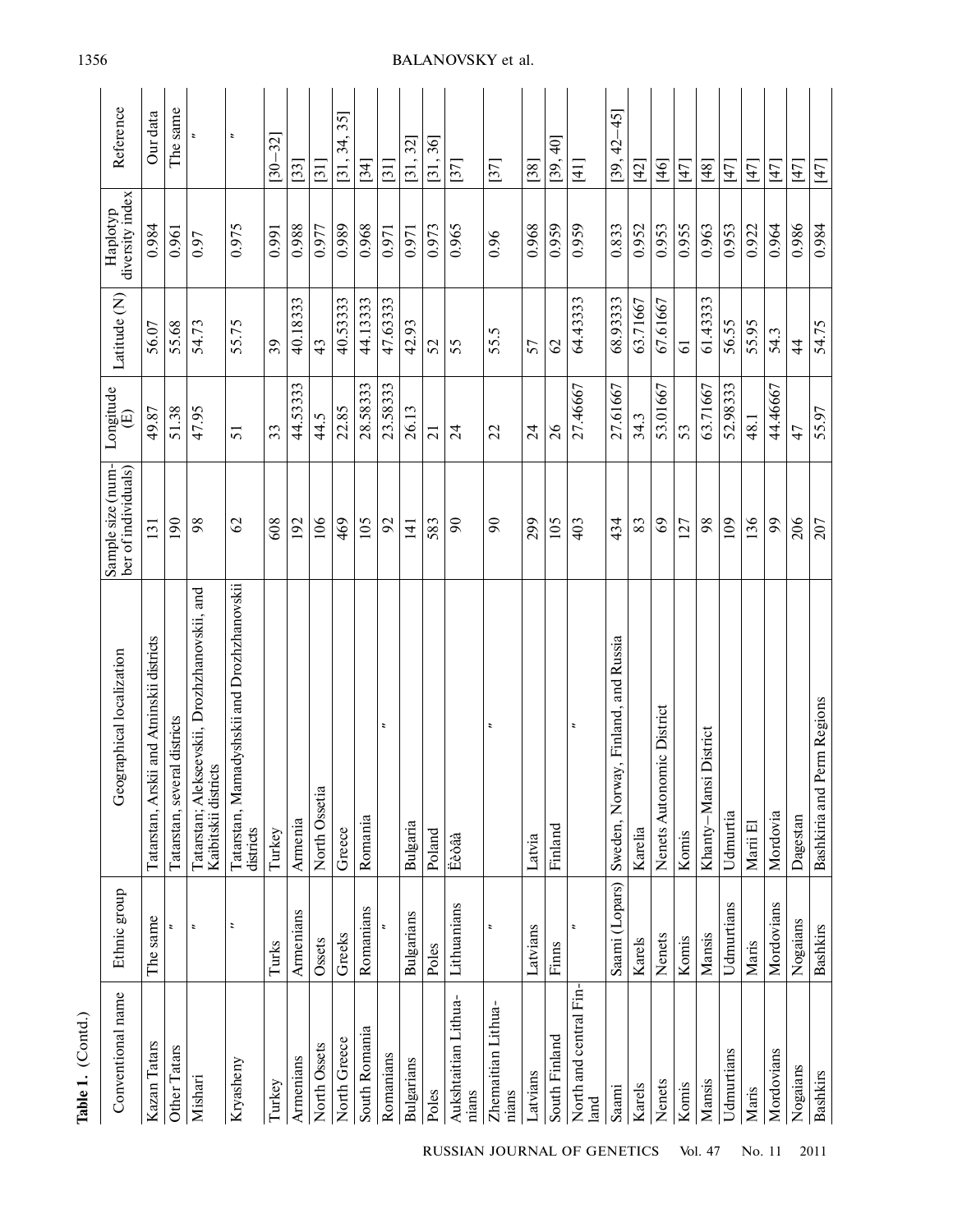*Calculation of the haplotype diversity index.* The population frequency of a particular haplogroup (or a haplotype) is the simplest characteristic of a mito chondrial gene pool. The second parameter is the hap lotype diversity index, which is calculated as unity minus the sum of square frequencies over all haplo types found in the population:

$$
\hat{H} = \frac{n}{n-1} \bigg( 1 - \sum_{i=1}^k p_i^2 \bigg),
$$

where *n* is the sample size, *k* is the number of different haplotypes, and  $p_i$  is the frequency of the *i*-th haplotype.

When only one haplotype is found in a population (i.e., all members of the population are similar in mtDNA), the haplotype diversity index is zero. When all members of the population differ in mtDNA from each other (i.e., not a single haplotype is found in two or more individuals), the haplotype diversity index is unity. It is clear that the haplotype diversity index is calculated in the same manner as the expected het erozygosity for autosomal markers, i.e., the sum of square frequencies corresponds to the total frequency of homozygotes, and unity minus the homozygote fre quency is the frequency of heterozygotes, that is, the heterozygosity of the population at the given (single) locus, assuming that Hardy–Weinberg equilibrium is obeyed. The term heterozygosity is applicable only to diploid genetic systems, while mtDNA is haploid. Hence, it is possible to think that the haplotype diver sity index for haploid systems is an analog of the het erozygosity for populations corresponding to the Hardy–Weinberg proportions.

In essence, the parameter (heterozygosity or hap lotype diversity) is the probability for two alleles (hap lotypes) selected from the population at random to be nonidentical. The parameter is theoretical in the case of haploid systems and has practical applications in the case of diploid systems because alleles of diploid systems do unite in one zygote. In view of this, we con sider haplotype diversity of the mitochondrial gene pool to be analogous to the heterozygosity of the auto somal gene pool of populations that had been the focus of many Altukhov's works.

*Map and statistical analyses.* Haplotype diversity was mapped using the GeneGeo program, which was developed in our team. A haplotype diversity map was constructed by the mean weighted interpolation algo rithm [15] with a weighting function power of 3.

A framework to construct a map for East Europe was generated using the DigitMap program (Geo graphical Faculty, Moscow State University).

The resulting map (along with other maps included in the atlas of mtDNA variation in East Europe) is available at www.genofond.ru and is shown in the fig ure. The map is based on our original data and data

reported by other authors. The total primary informa tion used to construct the map (geographical coordi nates and haplotype diversity indices) are summarized in Table 1. The sample size varied from 62 to 608 with the mean sample size  $N = 160$ . Although the samples were far smaller than the corresponding populations (e.g., population sizes of several millions of people are characteristic of the majority of the ethnic groups examined), samples of 100 or more people are consid ered to be representative in modern studies of mtDNA variation in human populations.

The coefficient of correlation between haplotype diversity index and genetic load was calculated using the program Statistica 6.0 [16].

# RESULTS AND DISCUSSION

# *Genetic Changes Determined by the Environment (the Ecological Geographical Factor)*

To better understand the complex of intricate inter related concepts, we think it necessary to take into account that genetic changes may be determined by both ecological factors (the environment) and histori cal factors (human migrations).

Adaptive changes in the frequencies of individual genes are the subject of intense research, which focus on numerous particular genes as examples [11, 17, 18, etc.]. The majority of the genes are autosomal because autosomal genes are expressed in the phenotype and are subject to selection. Studies of mtDNA are almost totally separate from this field because there are only a few genes in mtDNA. There are examples where nat ural selection presumably affects the mtDNA haplo types and haplogroups, but they are too few and par ticular to believe that mtDNA plays a significant role in population adaptation to the environment.

However, mtDNA may be informative for studying the changes of the total gene pool, rather than individ ual genes. It is important to note that such changes are not necessarily adaptive; i.e., they do not necessarily improve the state of the population. For instance, a population that has migrated into the ecological con ditions of the North is divided into several isolated sub populations because of the low land productivity. On the one hand, the subpopulations grow more different, and, on the other hand, members of one subpopulation grow more genetically similar through generations (as a result of occasional inbreeding). This change is not adaptive because it does not improve the fitness of indi viduals or the total population, but it is inevitable in the ecological conditions of the population. Note that the gene pool, which is understood as a set of all genetic variants present, remains unchanged in this case, and the mean allele frequencies in the population system also remain the same. However, genetic variation is redistributed between the intrapopulation and inter population levels. As there is no other term (and fol-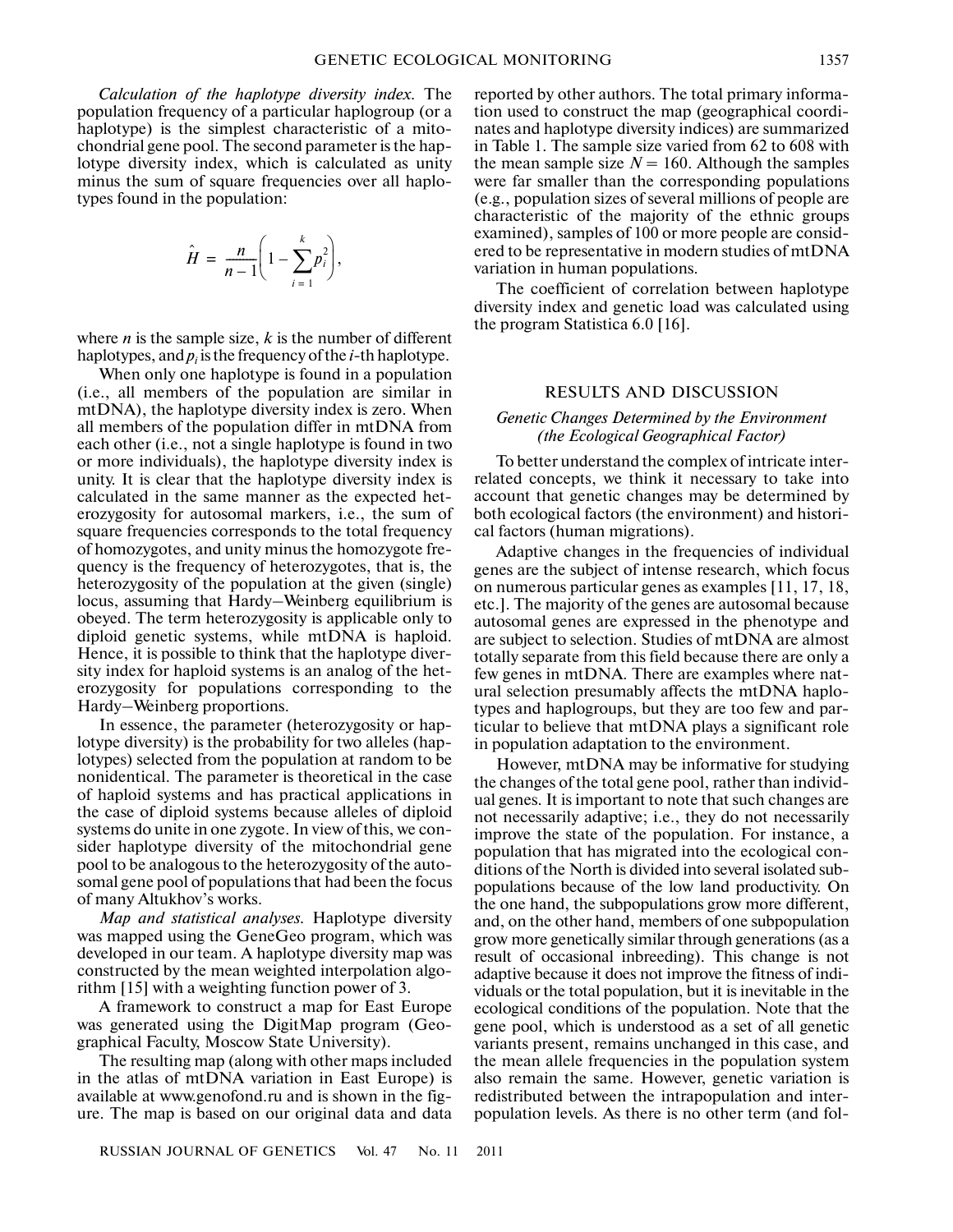

Map of mtDNA haplotype diversity in the populations of East Europe.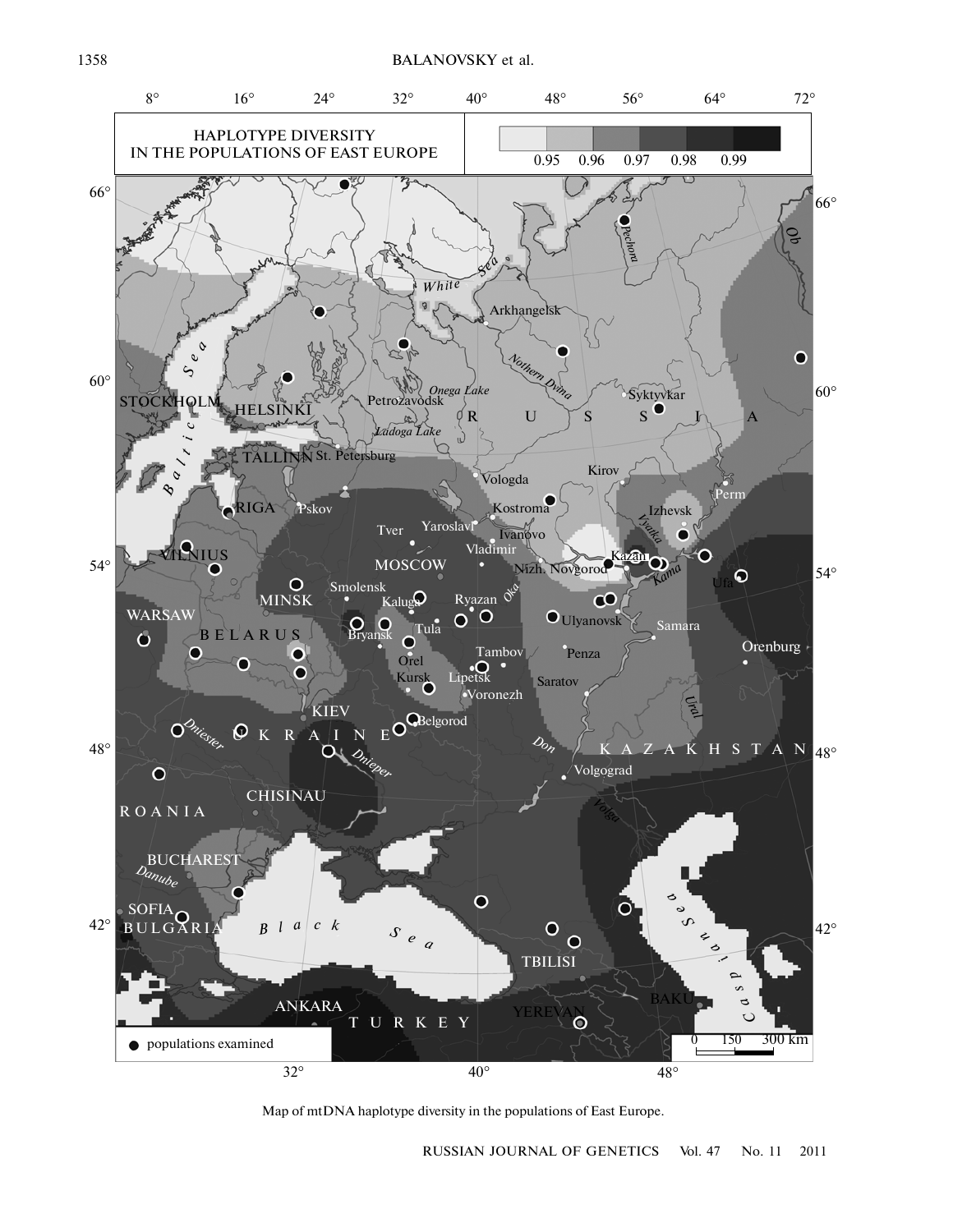| Population                        | Autosomal dominant Autosomal recessive<br>disorders | disorders | X-linked<br>disorders | Total genetic<br>load | Haplotype<br>diversity |
|-----------------------------------|-----------------------------------------------------|-----------|-----------------------|-----------------------|------------------------|
| <b>Bashkirs</b>                   | 2.73                                                | 1.53      | 0.68                  | 4.94                  | 0.984                  |
| <b>Udmurts</b>                    | 3.47                                                | 1.56      | 0.96                  | 5.99                  | 0.953                  |
| Chuvashes                         | 1.82                                                | 1.25      | 0.47                  | 3.54                  | 0.967                  |
| Maris                             | 2.23                                                | 1.43      | 0.33                  | 3.99                  | 0.922                  |
| <b>Russians (Bryansk Region)</b>  | 1.01                                                | 0.81      | 0.39                  | 2.21                  | 0.981                  |
| Russians (Kostroma Region)        | 1.25                                                | 0.9       | 0.3                   | 2.45                  | 0.958                  |
| Russians (Rostov Region)          | $\overline{2}$                                      | 1.34      | 0.44                  | 3.78                  | 0.976                  |
| Russians<br>(Krasnodar Territory) | 1.01                                                | 0.64      | 0.35                  | $\overline{2}$        | 0.98                   |
| Russians (Kirov Region)           | 1.56                                                | 1.28      | 0.36                  | 3.2                   |                        |
| Russians (Tver Region)            | 0.96                                                | 0.72      | 0.62                  | 2.3                   |                        |
| Adyghes                           | 1.07                                                | 1.41      | 0.5                   | 2.98                  |                        |

#### **Table 2.** Genetic load and haplotype diversity

Note: The genetic load indices were taken from [27]. In the studies summarized in [27], the genetic load was determined via a total population screening in selected regions, and the number of families with hereditary disorders was given as the number of cases per 100000 people.

lowing the convention based on Rychkov's and Altukhov's works), we utilize the term gene pool struc ture, which includes not only the set of the observed alleles, but also the characteristics of their common dis tribution in a subdivided population and, in particular, the proportions of the variation that correspond to the intrapopulation and interpopulation levels. Examples of the populations that underwent changes in the struc ture of their gene pools as a result of migration into a low-productive environment are provided by the gene pools of the Saami [12, 19] and the North Russian pop ulations [14]. Altukhov and colleagues [3] observed similar phenomena in several salmon populations.

The genetic consequences of intense fishing are another example described in Altukhov's works. When seine nets with a standard mesh size are used, smaller individuals are more likely to survive, and these indi viduals have, on average, a higher heterozygosity (because heterozygosity is associated with the body dimensions) [3]. An ecological factor (the appearance of seiners as predators with a particular way of catching fish in the area of a population) thereby changes the mean heterozygosity of populations (selection for het erozygotes).

The above examples illustrate the concept that eco logical conditions of a population exert a regular effect not only on the frequencies of individual genes, but also on other genetic characteristics of the population. We analyzed the mtDNA variation in the East Euro pean population from this viewpoint.

# *Ecological Geographical Regularities at mtDNA Variation*

In this work, we studied the association of the mito chondrial gene pool with specifics of the geographical environment for East Europe. As a result of the high mutation rate of mtDNA, the haplotype diversity index is extremely high (more than 97%) in the vast majority of global populations. Hence, populations with even a minor decrease of the index are of partic ular interest.

Our map of haplotype diversity (figure) shows that the index decreases northwards in a regular manner from 0.99 in the southern populations of Black Sear regions to 0.95 or even lower values in Arctic Ocean regions. Such a negative correlation with geographical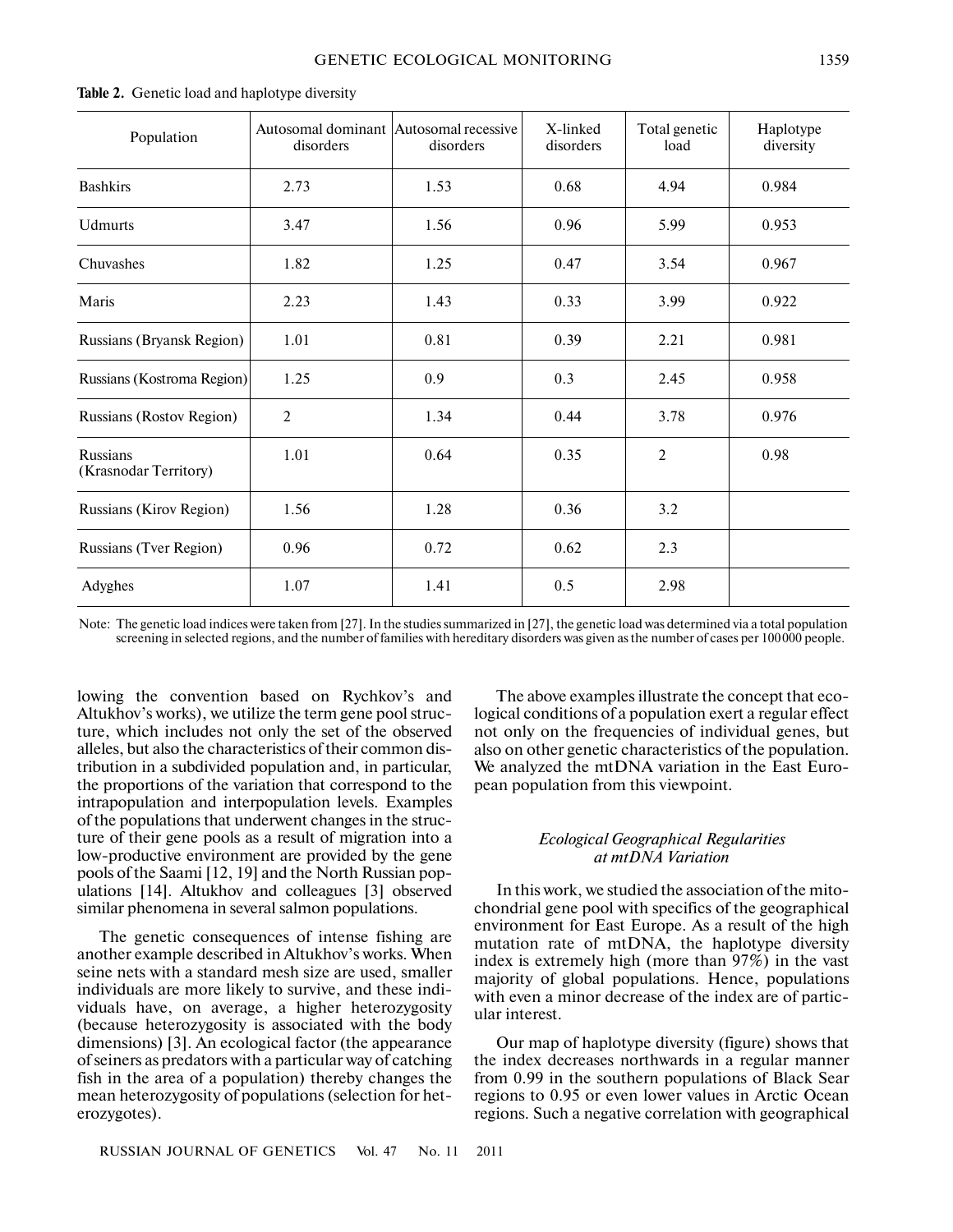latitude was often observed for individual genes, and we were the first to describe it for mtDNA haplotypes.

Lower haplotype diversity may be caused by various factors of the population dynamics, including stabiliz ing selection, a replacement of the gene pool as a result of migrations, and genetic drift in a subdivided popu lation (Wahlund effect). However, the first two factors are unlikely in the case of the North European gene pool. The mtDNA control region lacks genes and, consequently, is considered to be selectively neutral. As to the factor of migrations, many studies demon strated that the European mitochondrial gene pool is homogeneous in haplogroup frequencies (northern populations are virtually indistinguishable from south ern ones). This fact suggests a lack of mass migrations that are genetically effective enough to change the mtDNA haplotype frequencies in the northern popu lations of Europe [20]. Hence, it is possible to believe that the lower intrapopulation diversity in north Euro pean regions is indicative of genetic drift, which is especially high in the populations of the northern regions of Eastern Europe, which are small in size and isolated to a substantial extent.

This classical explanation is logical and quite suffi cient for the purposes of a study of the gene pool struc ture. However, when ecological genetic monitoring is the purpose, it is necessary to make the next step and to answer the question as to why the total population of northern regions exists in the form of small popula tions. And why migrations between them are less intense than in the south?

The answer to these questions is to be sought in the ecological geographical conditions of the populations. While southern regions provide a highly productive environment for human populations (Chernozem Band), northern regions belong to the forest zone, which is less favorable for agriculture and, conse quently, is only capable of providing food for a smaller population. Only small populations can exist further to the north, in the forest–tundra and tundra zones, and these populations are isolated from each other by distance because the geographical territory is vast and difficult to travel. All of these factors were highly sig nificant in the past centuries and millennia, where the gene pools of the northern populations of Eastern Europe formed. Even now, a comparison of the density and quality of roads between northern and southern regions of European Russia makes it easy to under stand why the northern populations are still isolated from each other.

These general considerations are confirmed by direct genetic demographic data. For instance, our study of the endogamy index in one of the southern regions (Belgorod Region) showed that minor changes in migration parameters were caused by changes in the administrative division of regions [21] and that only minor differences in gene pool structure are detectable between different regions of Belgorod Region. At the same time, the available genetic data demonstrate sub-

stantial genetic differences for northern Russian pop ulations (Arkhangelsk Region) [22].

Another argument supporting the ecological geo graphical interpretation of the northward decrease in haplotype diversity is that haplotype diversity is similar in distribution to population density (population den sity maps are available at http://map geo.ru/667943.html, http://demoscope.ru/d\_f\_a/den sity.html, etc.). The two parameters (population density and haplotype diversity) are maximum in southern regions, intermediate in central regions, and minimum in northern regions of Eastern Europe.

Thus, a common pattern of interrelated northward changes is characteristic for several parameters: geo graphical latitude increases, land productivity decreases, population density decreases, effective population size decreases, isolation of subpopulations increases, genetic drift increases, and mtDNA haplo type diversity decreases. The parameters are listed in the order of their putative causal relationship.

Thus, mtDNA proved to be a highly efficient tool for monitoring the changes in the geographical struc ture of the gene pool. Data obtained for mtDNA gen erally agree with data on other systems of genetic markers (a similar northward decrease in heterozygos ity was demonstrated for a set of classical markers [23]). However, data on mtDNA (one genetic system) reveal the trend even better than the set of 33 autosomal genetic markers owing to a higher diversity of variants and a fourfold lower effective size. Moreover, since mtDNA is broadly used in population genetic and forensic studies, ample data on many populations are accumulating. This is an additional factor testifying that mtDNA is a highly efficient and useful system for study ing the general parameters of the gene pool structure and, in particular, its ecological genetic aspect.

## *Haplotype Diversity of mtDNA and Genetic Load*

An important aspect is adding morbidity into the above sequence of parameters. The scientific school guided by Academician E.K. Ginter showed that the load of hereditary disorders (a consequence) is associ ated with the genetic structure of the population, in particular, the random inbreeding rate (a cause) [24– 26]. Since random inbreeding is directly associated with the effect of genetic drift, which dramatically decreases haplotype diversity (see above), a close asso ciation is possible between mtDNA haplotype diver sity and the segregation component of the load of hereditary disorders.

To check this assumption, we compared the two parameters in the same populations (Table 2).

The genetic load was estimated for 11 populations of Russia by a total screening [27]. We calculated the mtDNA variation parameters for seven of these popula tions. In addition, an eighth population (Bryansk Region) was included in the analysis, and original data on the southernmost part of Smolensk Region (regions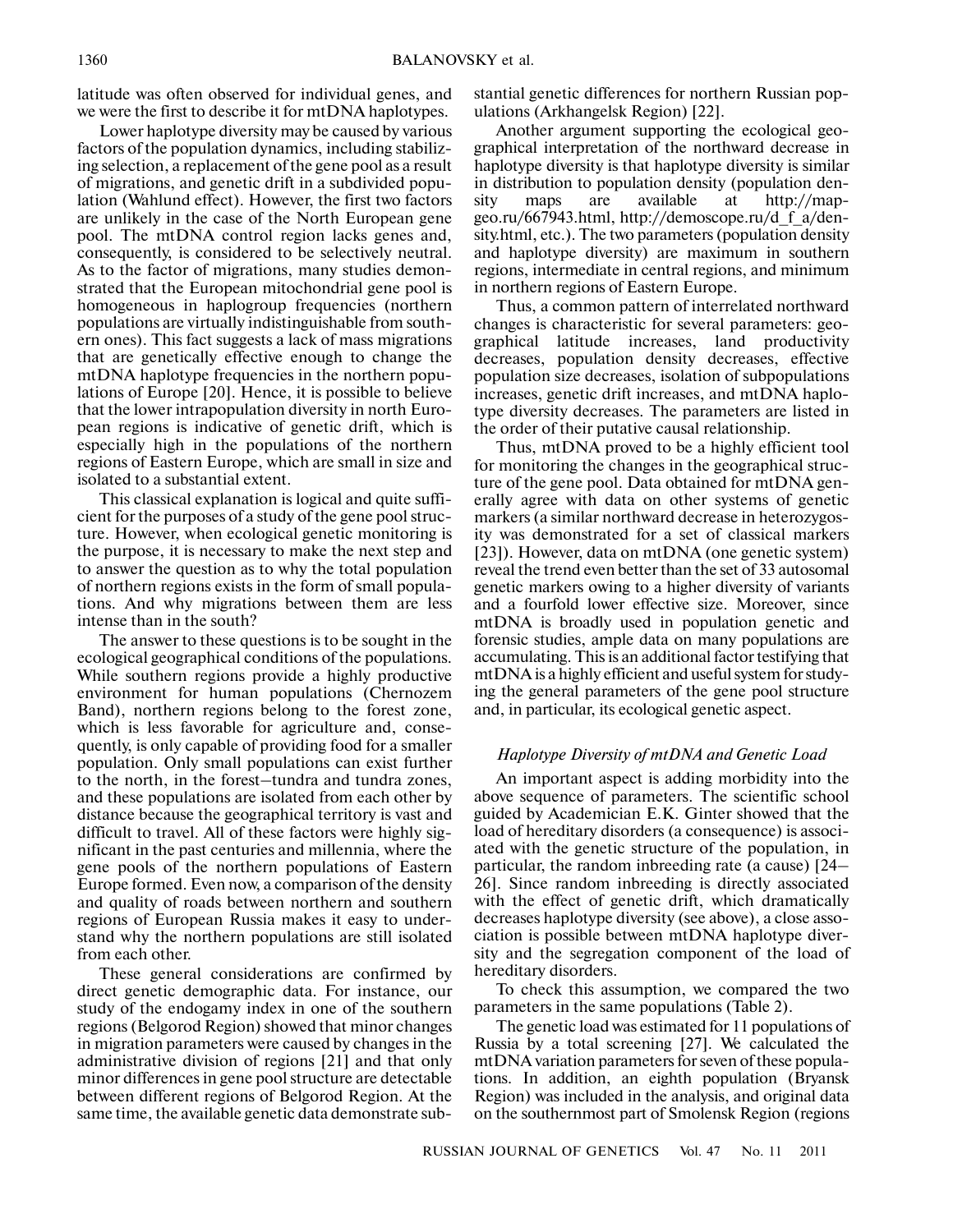that are adjacent to and historically associated with Bry ansk Region) were used as a genetic component in this case.

Based on the data from Table 2, we calculated the coefficients of correlation of the mtDNA haplotype diversity index with each of the four parameters of the genetic load. Only final population genetic and medi cal genetic data (Table 2) were used for the calcula tions. The coefficients of correlation ranged from 0.1 to 0.4. The highest correlation (Pearson's correlation coefficient of 0.4) was obtained for autosomal recessive disorders. This is an important finding testifying to the adequacy of our approach because the most direct asso ciation with inbreeding (and genetic drift) is expected for recessive genes (homozygosity for these genes as a result of inbreeding determines a hereditary disorder).

The coefficient of correlation  $r = 0.4$  is not high. Note, however, that this coefficient is a lower estimate of the actual correlation because the actual genetic load is extremely difficult to quantify. The screening intensity inevitably varies among different regions, and, consequently, the proportion of observed patients with hereditary disorders in the total patient number also differs among populations. The difference increases the noise and, therefore, the coefficient of correlation in statistical comparisons.

Moreover, correlations with this strength are con ventionally considered to be informative in studies of the association between parameters differing in nature. For instance, the coefficient of correlation  $r =$ 0.3 between genetic and geographical distances was used to conclude that the distribution of Y-chromo some haplogroups depends on geographical factors in Europe [28]. Revazov et al. [29] used the same coeffi cient of correlation  $r = 0.3$  to demonstrate that family names are suitable as a quasigenetic marker, which is commonly accepted now.

To summarize, mtDNA haplotype diversity is highly informative for studying the association between the genetic structure of populations and the load of hereditary disorders.

Hence, data on mtDNA (along with other genetic and quasigenetic markers) may be used to predict the genetic load in populations where direct genetic epi demiological data are unavailable.

# *Tracking Genetic Changes Caused by Historical Factors*

The last aspect of ecological genetic monitoring is tracking the changes in the gene pool structure that are caused by population migrations. The migration factor is not tightly associated with the ecological component (because human migrations are a subject of historical, rather than ecological, studies), but this factor is of cru cial importance for monitoring. Mass human migra tions, which have increased through centuries, are now the key factor that changes the gene pool structure.

Note that it is rather difficult to separate the effects of the ecological and historical factors because the dis tribution of almost any gene can be explained both from the historical geographical (human migrations) and the ecological genegeographical (the effect of nat ural selection) viewpoints. An example is provided by the AIDS-protective allele CCR4del32 distribution, which is often considered. Its geographical pattern, which is unusually distinct, was explained by both migrations (Lucotte et al. [49]) and climatic adaptation (Limborska et al. [50]). While a suitable method to dis tinguish the effects of the ecological and historical fac tors is unavailable, we analyzed how mtDNA data help to detect the historical factor (human migrations) when the role of the ecological factor is insignificant.

It is known that mtDNA is highly informative for tracking past migrations, which is evident from hun dreds of publications where the main steps and paths of human migrations on the planet were recon structed. As for the possibility of using mtDNA to ana lyze the migration results that occur now or are expected for the nearest future, we propose migrations be classified into two types. The first type includes migrations of Russians, Ukrainians, and Belorussians within their historical area. The mitochondrial gene pools of these populations are highly similar [9], and migrations between these genetically similar ethnic groups of East Slavs are hardly detectable. However, it is possible to estimate the average intensity of migra tions from the average genetic distances between the East Slavonic populations. The distances are 0.049 between the total East Slavonic populations, 0.043 between Belorussian populations, 0.053 between Rus sian populations, and 0.029 between Ukrainian popu lations. When the intensity of migrations between populations increases dramatically, the average genetic distance decreases. Thus, repetitive studies make it possible to compare the estimates of the aver age genetic distances with the distances observed for the indigenous (in three generations) populations and thus allow a genetic monitoring of the total intensity of migrations, which decrease the subdivision of the East Slavonic gene pool. Note that only a principally new level of interpopulation migrations can be tracked using this approach because of the small differences between populations, while minor changes will most likely fail to reach statistical significance.

The other type of migrations consists in the inclu sion of people from geographically distant and geneti cally contrasting regions into the East Slavonic gene pool. The character of the mtDNA haplogroup distri bution in ethnic groups of the world makes it possible to track migrations from eastern Eurasia, in particular, Siberia, China, and Southeastern Asia. Migrations from Southwestern Asia are possible to track only by the frequencies of characteristic Midle-East haplo groups, such as J and U7. As for migrations from the Caucasus and Urals, the assessment is now problem atic because the mitochondrial gene pools of these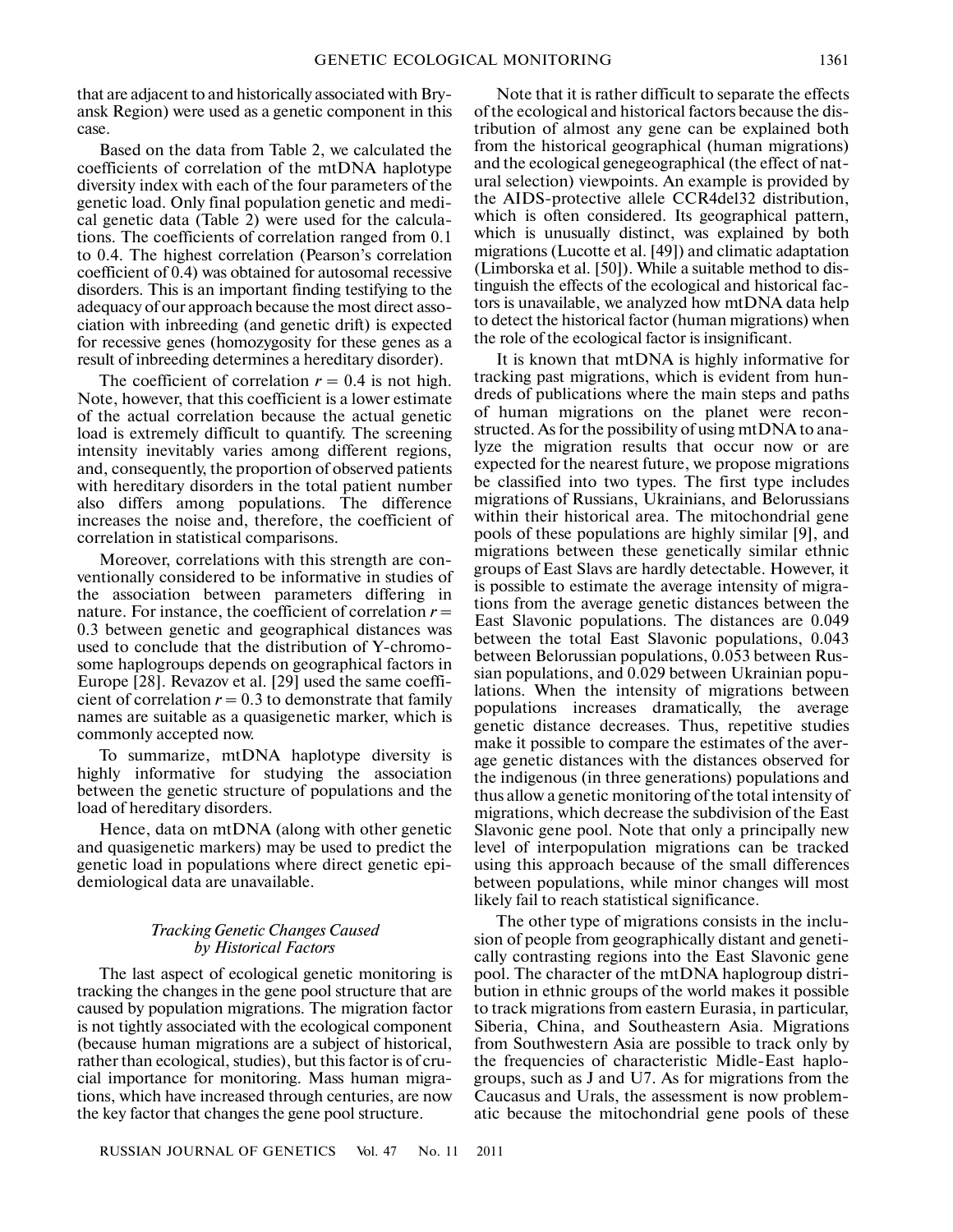regions are highly similar to the East Slavonic gene pool. The new stage of mtDNA studies on the basis of complete mtDNA sequencing will allow a more detailed differentiation of migrations. It is possible to think, however, that the Y chromosome is the most infor mative for this purpose because its variants display a far greater geographical specificity than mtDNA variants.

To conclude, mtDNA is highly informative for two out of the four aspects of ecological genetic monitor ing, namely, for studying the association of ecological conditions with the structure of the total gene pool and for monitoring such changes. However, mtDNA is low informative for studying adaptation with respect to individual genes and moderately informative for the fourth aspect, a monitoring of the changes in the gene pool that result from human migrations.

## ACKNOWLEDGMENTS

We are grateful to R.A. Zinchenko for information on the genetic load in various populations of Russia.

This work was supported by the Russian Human Science Foundation (project no. 06-06-00640a) the Russian Foundation for Basic Research (project no. 10-06-00451), the federal program "Researchers and Teachers of Innovative Russia" (project no. GK 2011- 1.4.-501-001-01715)), and the program "Molecular and Cell Biology" of the Presidium of the Russian Academy of Sciences.

# REFERENCES

- 1. Altukhov, Yu.P., Genome Heterozygosity, Sexual Mat uration Rate, and Life Expectancy, *Dokl. Akad. Nauk*, 1996, vol. 348, no. 6, pp. 842–845.
- 2. Altukhov, Yu.P., Genomic Heterozygosity, Metabolic Rate, and Life Span, *Dokl. Akad. Nauk*, 1999, vol. 369, pp. 589–592.
- 3. *Dinamika populyatsionnykh genofondov pri antropogen nykh vozdeistviyakh* (Population Gene Pools Dynamics under Anthropogenic Influence), Altukhov, Yu.P., Ed., Moscow: Nauka, 2004.
- 4. Altukhov, Yu.P. and Rychkov, Yu.G., Population Sys tems and Their Structural Components: Genetic Sta bility and Variation, *Zh. Obshch. Biol.*, 1970, vol. 31, pp. 507–525.
- 5. Rychkov, Yu.G. and Yashchuk, E.V., Genetics and Eth nogenesis: Historical Regularity of Genetic Differenti ation of Human Populations (A Model and Reality), *Vopr. Antropol.*, 1985, no. 75, pp. 3–17.
- 6. Balanovskaya, E.V. and Rychkov, Yu.G., Ethnogenet ics: Ethnogeographic Diversity of the All-World Peo ple's Genetic Pool, *Genetika*, 1990, vol. 26, no. 1, pp. 114–121.
- 7. Balanovskaya, E.V. and Rychkov, Yu.G., Ethnogenet ics: Adaptive Structure of the All-World People's Genetic Pool as Revealed with Human Polymorphic Genetic Markers, *Genetika*, 1990, vol. 26, no. 4, pp. 739–748.
- 8. Rychkov, Yu.G. and Balanovskaya, E.V., The Concept of Ecological-Genetic Monitoring of Russia Popula tion, *Usp. Sovrem. Genet.*, 1996, no. 20, pp. 3–38.
- 9. Balanovskii, O.P., Pshenichnov, A.S., Frolova, S.A., et al., Main Features of Mitochondrial Gene Pool of East ern Slavs, *Med. Genet.*, 2010, vol. 9, no. 1, pp. 29–37.
- 10. Altukhov, Yu.P., Intraspecific Genetic Diversity: Mon itoring and Conservation, *Russ. J. Genet.*, 1995, vol. 31, no. 10, pp. 1331–1357.
- 11. Spitsyn, V.A., *Ekologicheskaya genetika cheloveka* (Human Ecological Genetics), Moscow: Nauka, 2008.
- 12. Balanovskii, O.P., Gene Pool of High Latitudes of Eur asia, or from Where the Saami Came?, *Put' na sever: okruzhayushchaya sreda i samye rannie obitateli Arktiki i Subarktiki* (A Way to the North: Environment and the Earliest Inhabitants of Arctic and Subarctic. Proc. Int. Conf.), Velichko, A.A. and Vasiliev, S.A., Eds., Mos cow: Inst. Geogr. Ross. Akad. Nauk, 2008, pp. 277– 282.
- 13. Quintana-Murci, L., Quach, H., Harmant, C., et al. Maternal Traces of Deep Common Ancestry and Asymmetric Gene Flow between Pygmy Hunter– Gatherers and Bantu-Speaking Farmers, *Proc. Natl. Acad. Sci. USA*, 2008, vol. 105, no. 5, pp. 1596–1601.
- 14. Balanovskaya, E.V. and Balanovskii, O.P., *Russkii geno fond na Russkoi ravnine* (Russian Gene Pool on the Russian Plane), Moscow: Luch, 2007.
- 15. Serbenyuk, S.N., Koshel', S.M., and Musin, O.R., Methods of Geofields Modeling Using Data in Ran dom Located Points, *Geodez. Kartograf.*, 1990, no. 11, pp. 31–35.
- 16. *STATISTICA for Windows (Data Analysis Software Sys tem), Version 6*, Tulsa: StatSoft, 2001, Available from: www.statsoft.com
- 17. Borinskaya, S., Kal'ina, N., Marusin, A., et al., Distri bution of the Alcohol Dehydrogenase *ADH1B\*47His* Allele in Eurasia, *Am. J. Hum. Genet.*, 2009, vol. 84, no. 1, pp. 89–92.
- 18. Kozlov, A.I., Balanovskaya, E.V., Nurbaev, S.D., and Balanovskii, O.P., Genogeography of Primary Hypo lactation in the Old World Populations, *Genetika*, 1998, vol. 34, no. 4, pp. 551–561.
- 19. Tambets, K., Rootsi, S., Kivisild, T., et al., The Western and Eastern Roots of the Extreme European Genetic Outliers—the Origin of mtDNAs and Y-Chromosomes of the Saami, *Am. J. Hum. Genet.*, 2004, vol. 74, no. 4, pp. 661–682.
- 20. Balanovskaya, E.V., Gene Pool of Peoples of Northern Eurasia: Internal Structure and Position in the Global Gene Pool, in *Antropologiya na poroge III tysyache letiya: Izbrannye doklady* (Anthropology on the Edge of 3d Century: Selected Reports), Moscow, 2004, vol. 1, pp. 358–389.
- 21. Churnosov, M.I., Sorokina, I.N., and Bala novskaya, E.V., The Gene Pool of the Belgorod Region Population: Endogamy Index and Its Changes with Time in Regional Populations, *Russ. J. Genet.*, 2008, vol. 44, no. 8, pp. 1117–1125.
- 22. Balanovsky, O., Rootsi, S., Pshenichnov, A., et al., Two Sources of the Russian Patrilineal Heritage in Their Eurasian Context, *Am. J. Hum. Genet.*, 2008, vol. 82, no. 1, pp. 236–250.